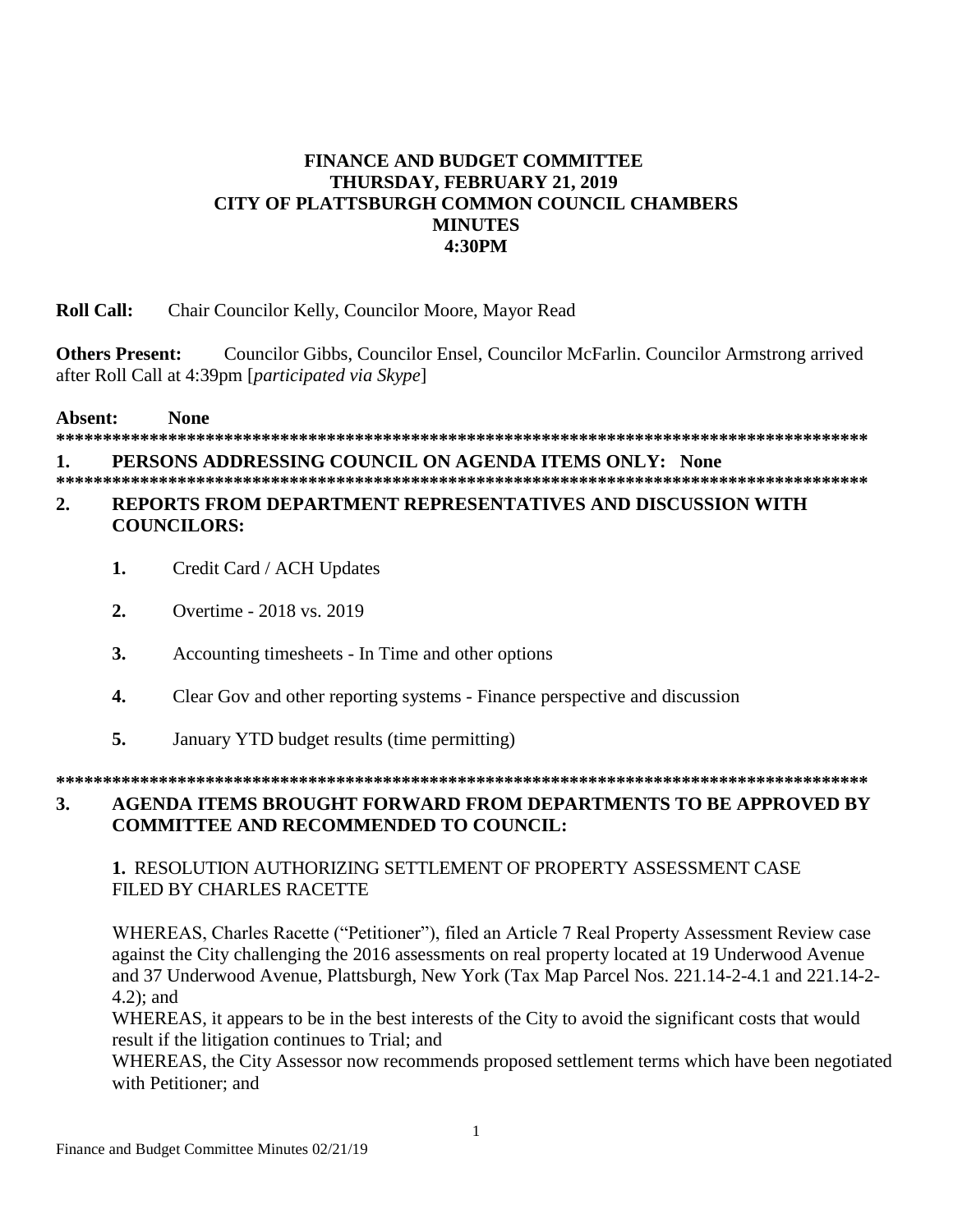NOW, THEREFORE, BE IT RESOLVED, that the Common Council hereby approves the proposed settlement of the tax assessment case filed by Petitioner for 2016 as follows:

1) The 2016 assessment for Tax Map Parcel No. 221.14-2-4.1 will be reduced from \$1,100,000 to \$1,033,700 and the assessment for Tax Map Parcel No. 221.14-2-4.2 will be reduced from \$665,100 to \$529,200 and shall be allocated to specific mobile home lots as follows:

| Tax Map                         | <b>Mobile Home Lot</b> | 2016     | <b>Reduced</b> | <b>Reduction</b> |
|---------------------------------|------------------------|----------|----------------|------------------|
| Parcel No.                      | <b>Number</b>          | Assessed | Assessed       | Amount           |
|                                 |                        | Value    | Value          |                  |
| 221.14-2-4.1                    | 6 Dogwood Avenue       | \$14,500 | \$12,000       | (\$2,500)        |
|                                 | 12 Dogwood Avenue      | \$64,900 | \$50,000       | (\$14,900)       |
|                                 | 15 Dogwood Avenue      | \$13,800 | \$0            | (\$13,800)       |
|                                 | 2 Imperial Avenue      | \$25,100 | \$20,000       | (\$5,100)        |
|                                 | 6 Imperial Avenue      | \$60,000 | \$30,000       | (\$30,000)       |
| 221.14-2-4.2                    | 3 Carmel Drive         | \$44,500 | \$37,900       | (\$6,600)        |
|                                 | 4 Carmel Drive         | \$47,200 | \$37,900       | (\$9,300)        |
|                                 | 6 Carmel Drive         | \$86,100 | \$50,000       | (\$36,100)       |
|                                 | 8 Carmel Drive         | \$89,400 | \$50,000       | (\$39,400)       |
|                                 | 14 Carmel Drive        | \$72,000 | \$54,000       | (\$18,000)       |
|                                 | 18 Carmel Drive        | \$72,000 | \$54,000       | (\$18,000)       |
|                                 | 14 Hope Drive          | \$8,500  | \$0            | (\$8,500)        |
| <b>TOTAL COMBINED REDUCTION</b> |                        |          |                | (\$202,200)      |

- 2) There will be no reduction to the assessed value placed on the land or on any other improvements not specifically set forth above; and
- 3) There will be no reduction to the 2017 assessments; and
- 4) The reductions in assessed values shall also apply to the 2018, 2019 and 2020 assessment rolls ("Settlement Years"), however the exception provisions of Real Property Tax Law Section 727(2) shall apply allowing for changes to the assessments during the Settlement Years in limited circumstances, such as where there are physical improvements, changes to the mobile homes or additions of new or different mobile homes; and
- 5) All Proceedings challenging the assessments will be discontinued and refunds will be issued based upon reduction of the 2016 assessments; and
- 6) If any 2019 tax bills are paid before a reduction in the assessed value is finalized, refunds shall be paid on any overpayments; and

BE IT FURTHER, RESOLVED, that unless otherwise ordered by the Court, refunds based upon the assessment reductions shall be paid without interest provided they are paid within ninety (90) days after Petitioner serves a copy of the filed Court Order approving the settlement on the City and other Municipal taxing authorities; and

BE IT FURTHER, RESOLVED, that the Common Council further authorizes and directs the Mayor, City Assessor, Corporation Counsel and/or its Special Counsel to execute settlement documents and take any additional steps necessary to effectuate the settlement in accordance with the terms of this Resolution.

**2**. WHEREAS, Section 253.3 of the City Code authorizes the City Planner to regulate traffic and parking in the City of Plattsburgh, including the powers granted by VTL 1640; and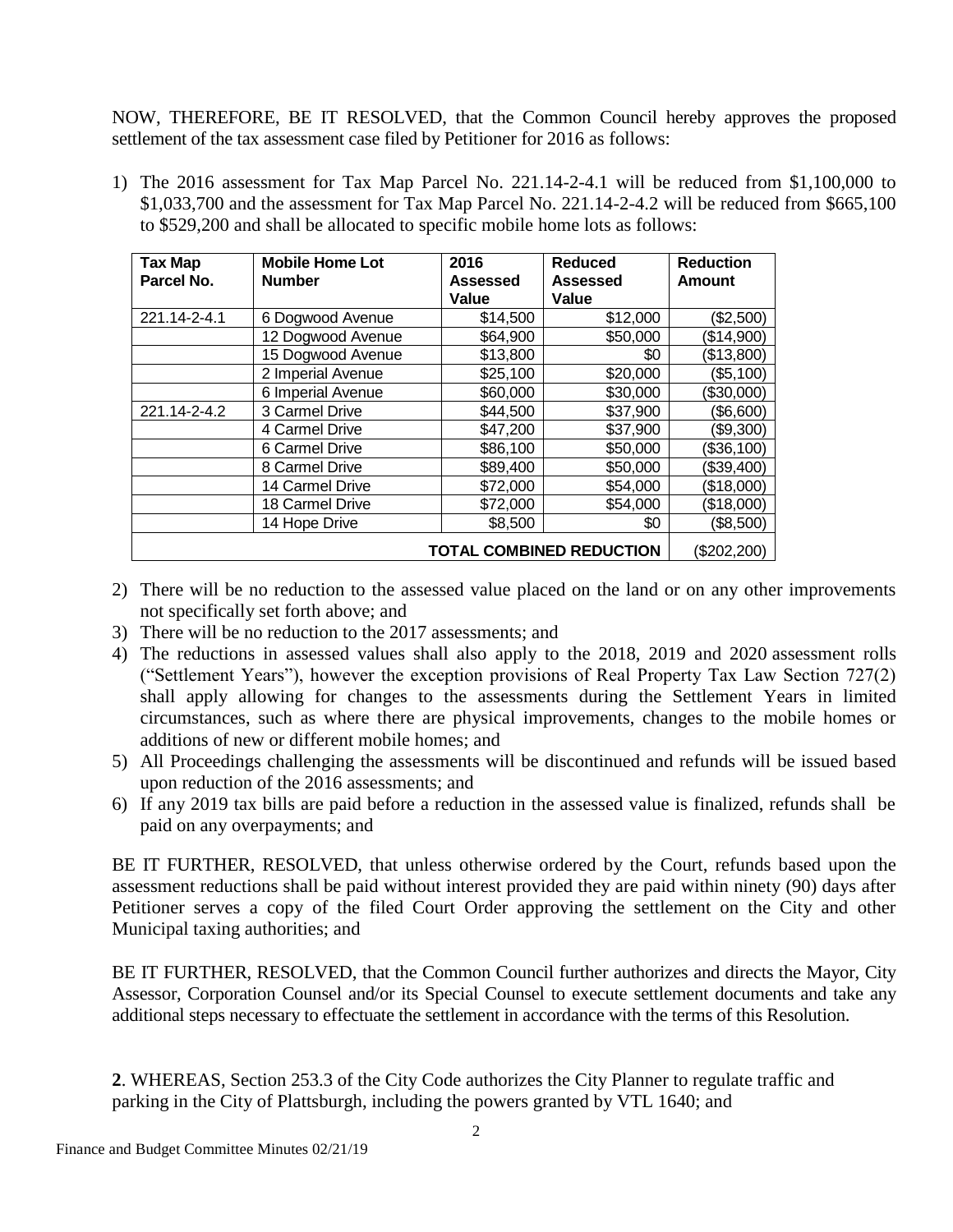WHEREAS, VTL 1640(15) authorizes the Common Council to establish, operate, police, and supervise a prepaid parking permit system, impose parking time limits for such permits and the collect fees applicable to parking where such a prepaid permit parking system is in operation; and

WHEREAS, by resolution, the Common Council established a Plattsburgh Parking Advisory Committee ("PPAC"), comprised of stakeholders who, guided by collected data, will research and evaluate potential options for the establishment, operation, enhancement and improvement to the City's parking system; and

WHEREAS, the PPAC held its first meeting in January of 2019 and anticipates holding periodic meetings thereafter; and

WHEREAS, there currently exists time-limited on-street parking in the City, of which, the most common time limit for on-street parking is one or two hours; and

WHEREAS, in early January of 2019, the City enhanced its enforcement of the time-limit restrictions for on-street parking; and

WHEREAS, the County of Clinton, and other employers in the City, have determined that they do not have sufficient off-street parking leading to their employees and patrons parking on the street, potentially in violation of the posted time limits; and

WHEREAS, while the PPAC will continue to execute its mission and will provide well-studied recommendations to the Common Council, due to current off-street parking deficiencies of the County of Clinton and other employers, and in order to provide additional empirical data for the benefit of the PPAC, a data-gathering, short-term on-street parking permit trial program is recommended.

NOW THEREFORE BE IT RESOLVED that based on the Report and recommendation of the City Planner, the following on-street parking permit trial program is established:

1. Non-commercial vehicles with a valid, conspicuously displayed City Parking Permit, may park in any time-limit on-street parking spot, which allows parking for 60 minutes or more, between the hours of 8:00 a.m. and 8:00 p.m. Such City Parking Permit shall be valid for the date issued.

2. City Parking Permits will cost \$3 per daily permit, and may be purchased through the Finance Department in a format and via procedures established by the Office of Community Development. Each City Parking Permit shall include the valid date and the license plate number of the vehicle.

3. City Parking Permits are not transferrable.

4. City Parking Permits do not exempt the permit holder from any parking restrictions other than 60 minutes or more on-street parking time restrictions. Permit holders must obey the signage for all other restrictions, including a snow-emergency parking ban.

BE IT FURTHER RESOLVED that all data generated by this on-street parking permit trial program shall be collected and transmitted to the PPAC.

BE IT FURTHER RESOLVED that City Parking Permits shall be available for purchase forthwith, and this resolution is effective upon approval.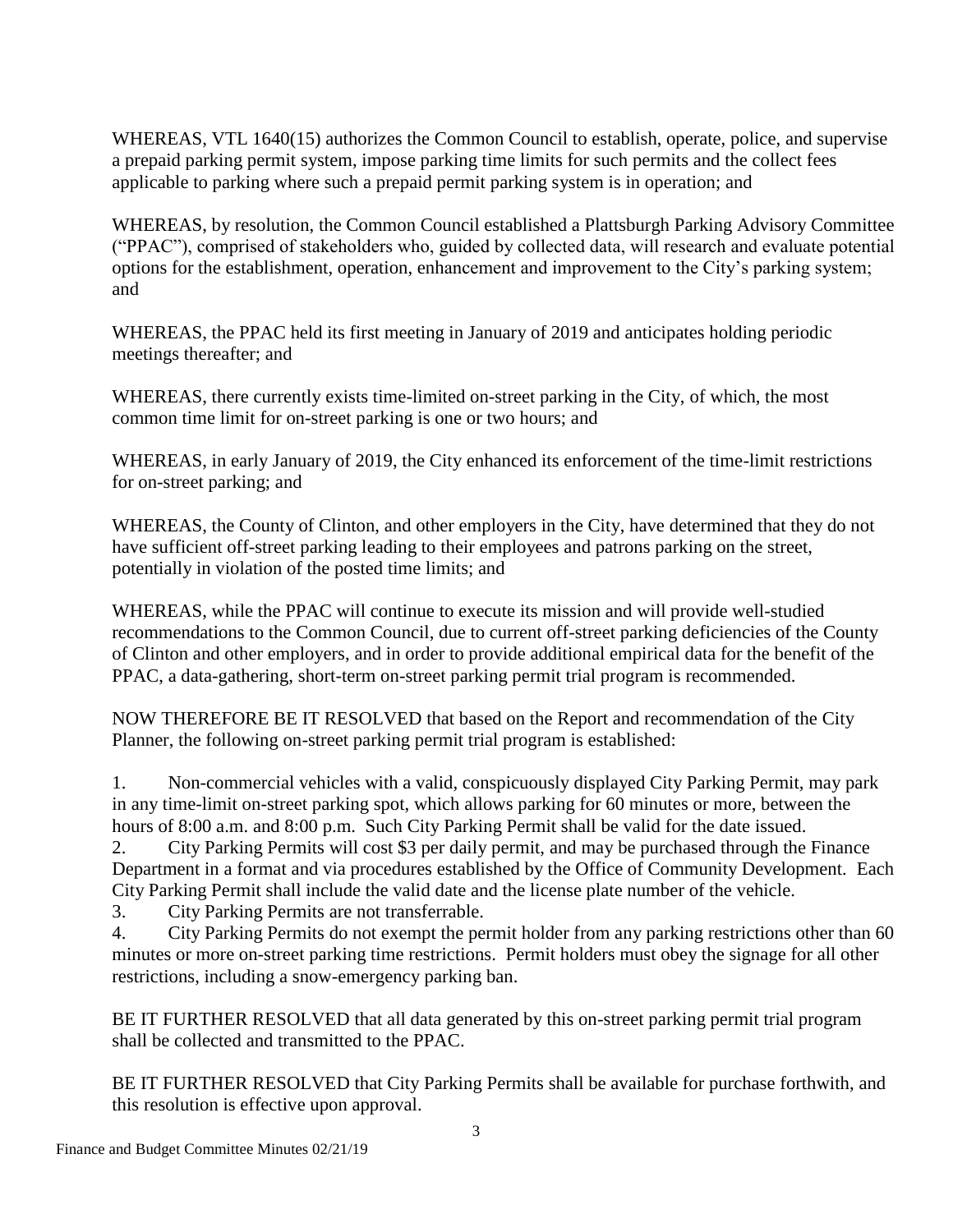BE IT FURTHER RESOLVED that this on-street parking permit trial may be terminated by subsequent Council Resolution.

**3.** Request from Community Development Director Matthew Miller that the Mayor is authorized to sign a non-binding Letter of Intent with Prime Plattsburgh Hotel, LLC to purchase and develop a portion of the property commonly known as the Durkee St. parking lot.

## **Motion to correct name to "Prime Companies, LLC"**

By Councilor Kelly; Seconded by Councilor Moore

"Request from Community Development Director Matthew Miller that the Mayor is authorized to sign a non-binding Letter of Intent with Prime Companies, LLC to purchase and develop a portion of the property commonly known as the Durkee St. parking lot."

(RC) Roll call: Chair Councilor Kelly, Councilor Moore, Mayor Read (All voted in the affirmative to amend resolution)

**4.** Request from MLD Manager Bill Treacy that the Mayor is authorized to sign approving and concurring in the attached amendment to the New York Municipal Power Agency Agreement, pursuant to Article XI of the subject agreement.

**5.** Request from Planner Eva Schweber for the Office of Community Development to loan Po Sun Woo, the owner of 10-18 Brinkerhoff St \$43,800 from the Façade Loan Fund Program to help improve both the look and stability of the buildings' exterior façade.

## **Motion to move Items 3-1, 3-2, 3-3, 3-5 to the agenda**

By Councilor Kelly; Seconded by Councilor Moore (RC) Roll call: Chair Councilor Kelly, Councilor Moore, Mayor Read (All voted in the affirmative to move Items 3-1, 3-2, 3-3, 3-5 to the agenda)

#### **At 5:17 pm a Motion to enter Executive Session to discuss pending litigation Massena vs New York Municipal Power Agency. By Councilor Ensel; Seconded by Councilor Moore Roll call: Councilors Kelly, Gibbs, Ensel, McFarlin, Moore**

**(All voted in the affirmative) (***Councilor Armstrong was observing via SKYPE but was not audible for Roll Call***)**

## **Returned at 5:26pm**

**Mayor Read stated returned from Executive Session discussed pending litigation Massena vs New York Municipal Power Agency. No action was taken during Executive Session.**